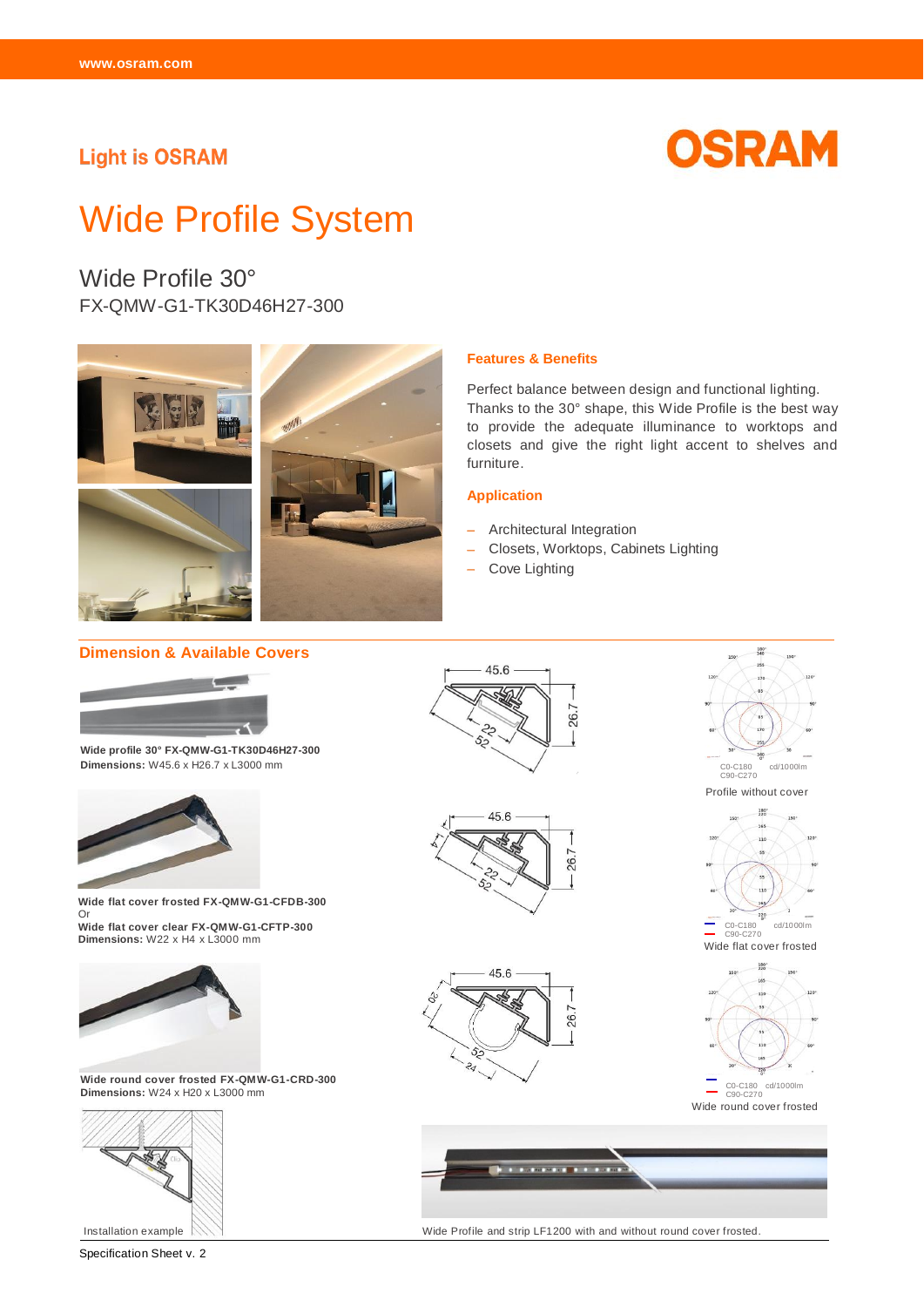#### **Electrical & Output data**

|           |                             |        |       |                          |                          | <b>Profile &amp; LED Strip Compatibility</b> |                             |               |                          |
|-----------|-----------------------------|--------|-------|--------------------------|--------------------------|----------------------------------------------|-----------------------------|---------------|--------------------------|
|           | <b>LED Strip White IP00</b> |        |       | <b>LF500</b>             | <b>LF800S</b>            | <b>LF1200</b>                                | <b>LF2000</b>               | <b>LF3000</b> | <b>LF4000</b>            |
|           | <b>Color Temperature</b>    |        |       |                          |                          |                                              | Luminous Flux $(lm/m)^{-1}$ |               |                          |
|           | 820                         | 2000 K | White |                          |                          | 950                                          | 1567                        | 2375          | $\overline{\phantom{a}}$ |
| $\bullet$ | 822                         | 2200 K | White | 418                      | 703                      |                                              |                             |               | ٠                        |
| $\bullet$ | 824                         | 2400 K | White | $\overline{\phantom{a}}$ | $\overline{\phantom{a}}$ | 1140                                         | 1900                        | 2850          |                          |
| $\bullet$ | 825                         | 2500 K | White | 456                      | 760                      | ٠                                            | $\sim$                      | ٠             | ۰                        |
|           | 827                         | 2700 K | White | 456                      | 760                      | 1140                                         | 1900                        | 2850          | 3562                     |
|           | 830                         | 3000 K | White | 494                      | 760                      | 1140                                         | 1900                        | 2850          | 3562                     |
|           | 835                         | 3500 K | White | 494                      | 760                      | $\sim$                                       | $\sim$                      | $\sim$        | $\sim$                   |
| C         | 840                         | 4000 K | White | 494                      | 760                      | 1140                                         | 1900                        | 2850          | 3657                     |
|           | 850                         | 5000 K | White | $\overline{\phantom{a}}$ | $\overline{\phantom{a}}$ | 1140                                         | 1900                        | 2850          | 3657                     |
|           | 865                         | 6500 K | White | 494                      | 760                      | 1140                                         | 1900                        | 2850          | 3657                     |
|           | CRI 90 922                  | 2200 K | White | 342                      | 522                      | $\sim$                                       | $\sim$                      | $\sim$        | $\sim$                   |
|           | CRI 90 927                  | 2700 K | White | 380                      | 589                      | 1045                                         | 1710                        | 2565          | ٠                        |
|           | CRI 90 930                  | 3000 K | White | 380                      | 589                      | 1140                                         | 1900                        | 2850          | $\overline{\phantom{a}}$ |
|           | CRI 90 935                  | 3500 K | White | 418                      | 646                      | ٠                                            | ٠                           | ٠             | ٠                        |
|           | CRI 90 940                  | 4000 K | White | 418                      | 646                      | 1140                                         | 1900                        | 2850          | $\overline{\phantom{a}}$ |
|           | CRI 90 965                  | 6500 K | White | 418                      | 646                      |                                              |                             |               |                          |

|           | <b>LED Strip Special White IP00</b> |                    |                  | <b>LF1200</b><br><b>SW</b> | <b>LF1200</b><br><b>TW</b> | <b>LF2000</b><br><b>SW</b> | <b>LF2000</b><br><b>TW</b> | <b>LF3000</b><br><b>SW</b> | <b>LF3000</b><br><b>TW</b> | LF3000<br><b>TWW</b>     | <b>LF4000</b><br>$TW**$  |
|-----------|-------------------------------------|--------------------|------------------|----------------------------|----------------------------|----------------------------|----------------------------|----------------------------|----------------------------|--------------------------|--------------------------|
|           | <b>Color Temperature</b>            |                    |                  |                            |                            |                            |                            | Luminous Flux (Im/m)       |                            |                          |                          |
|           | CRI 90 930                          | 3000 K             | White            | 1140                       | $\overline{\phantom{a}}$   | 1900                       | $\sim$                     | 2850                       | $\sim$                     | $\sim$                   | $\sim$                   |
|           | CRI 90 940                          | 4000 K             | White            | 1140                       | ۰                          | 1900                       | ٠                          | 2850                       | $\overline{\phantom{a}}$   | $\overline{\phantom{a}}$ |                          |
|           | <b>TW</b>                           | $2700 -$<br>6500 K | Dynamic<br>White | $\sim$                     | 1140                       | $\sim$                     | 1900                       | $\sim$                     | 2850                       | $\sim$                   | 3610                     |
|           |                                     | 2200/2500- Dynamic |                  |                            |                            |                            |                            |                            |                            |                          |                          |
| $\bullet$ | <b>TWW</b>                          | 6500 K             | White            |                            | $\overline{\phantom{a}}$   | ۰                          |                            | ۰                          | $\sim$                     | 2850                     | $\overline{\phantom{a}}$ |

|           | <b>LED Strip Color IP00</b> |             |             | <b>LF05A2</b>            | <b>LF200C</b>            | LF05CE | LF05CA2                  | LF700RGBW | <b>LF71300RGBW</b>       |
|-----------|-----------------------------|-------------|-------------|--------------------------|--------------------------|--------|--------------------------|-----------|--------------------------|
|           | <b>Color Wave length</b>    |             |             |                          |                          |        | Luminous Flux (Im/m)     |           |                          |
|           | R                           | 625         | Red         | 114                      | $\sim$                   | $\sim$ | $\sim$                   | $\sim$    | $\overline{\phantom{a}}$ |
|           | G                           | 525         | Green       | 171                      | $\overline{\phantom{a}}$ |        | $\sim$                   |           | ۰                        |
|           | B                           | 467         | <b>Blue</b> | 76                       | $\overline{a}$           | $\sim$ | $\sim$                   | $\sim$    | $\overline{\phantom{a}}$ |
|           |                             | 587         | Yellow      | 104                      | $\overline{\phantom{a}}$ |        | $\overline{\phantom{a}}$ |           | ۰                        |
|           | $\circ$                     | 602         | Orange      | 123                      | $\overline{a}$           | $\sim$ | $\overline{\phantom{a}}$ | $\sim$    | $\overline{\phantom{a}}$ |
| $\bullet$ | <b>RGB</b>                  | <b>RGB</b>  | <b>RGB</b>  | ۰                        | 198                      | 171    | 446                      |           | ۰                        |
| $\bullet$ | <b>RGBW</b>                 | <b>RGBW</b> | <b>RGBW</b> | $\overline{\phantom{a}}$ | $\overline{a}$           | $\sim$ | $\sim$                   | 662*      | 1228*                    |
|           |                             |             |             |                          |                          |        |                          |           |                          |

\*Both channels RGB and White on

|                             |        |       |                          |                          |                          | <b>Profile &amp; LED Strip Compatibility</b> |                          |                          |                          |                          |                          |
|-----------------------------|--------|-------|--------------------------|--------------------------|--------------------------|----------------------------------------------|--------------------------|--------------------------|--------------------------|--------------------------|--------------------------|
| <b>LED Strip White IP67</b> |        |       | <b>LFP500</b>            | <b>LFP800S</b>           | <b>LFP800</b>            | <b>LFP1200</b>                               | <b>LFP1200</b>           | <b>LFP2000</b>           | <b>LFP2000</b>           | <b>LFP3000</b>           | <b>LFP3000</b>           |
|                             |        |       |                          |                          |                          |                                              | <b>SW</b>                |                          | <b>SW</b>                |                          | <b>SW</b>                |
| <b>Color Temperature</b>    |        |       |                          |                          |                          |                                              | Luminous Flux (Im/m)     |                          |                          |                          |                          |
| 824                         | 2400 K | White | $\overline{\phantom{a}}$ | $\overline{\phantom{a}}$ | 760                      | 1045                                         | $\overline{\phantom{a}}$ | 1710                     | $\sim$                   | 2660                     | $\overline{\phantom{a}}$ |
| 827                         | 2700 K | White | 418                      | 703                      | 760                      | 1092                                         | ٠                        | 1805                     |                          | 2850                     | ٠                        |
| 830                         | 3000 K | White | 456                      | 760                      | $\overline{\phantom{a}}$ | 1140                                         | $\overline{\phantom{a}}$ | 1805                     | $\sim$                   | 2850                     | ٠                        |
| 835                         | 3500 K | White | 456                      | 760                      | ٠                        | ۰                                            | ٠                        | ٠                        | ٠                        |                          | ٠                        |
| 840                         | 4000 K | White | 494                      | 760                      | $\overline{\phantom{a}}$ | 1140                                         | $\overline{\phantom{a}}$ | 1805                     | ٠                        | 2850                     | ٠                        |
| 860                         | 6000 K | White | $\overline{\phantom{a}}$ | $\blacksquare$           | ٠                        | 1045                                         | ٠                        | 1710                     | ٠                        | 2660                     | ٠                        |
| 865                         | 6500 K | White | 494                      | 760                      | $\overline{\phantom{a}}$ | $\overline{\phantom{a}}$                     | $\overline{a}$           | $\overline{\phantom{a}}$ | ٠                        | $\overline{\phantom{a}}$ | $\sim$                   |
| CRI 90 927                  | 2700 K | White | 342                      | 522                      | ۰                        | ۰                                            | ٠                        | ٠                        | $\overline{\phantom{a}}$ | ٠                        | ۰                        |
| CRI 90 930                  | 3000 K | White | $\overline{\phantom{a}}$ | $\overline{\phantom{a}}$ | $\overline{\phantom{a}}$ | 1045                                         | $\overline{\phantom{a}}$ | 1710                     | ٠                        | 2707                     | ٠                        |
| CRI 90 935                  | 3500 K | White | 380                      | 589                      | ٠                        | ٠                                            | ٠                        | ٠                        | ٠                        |                          | ۰                        |
| <b>CRI 90 940</b>           | 4000 K | White | 380                      | 589                      | $\overline{\phantom{a}}$ | 1140                                         | 1140                     | 1805                     | 1710                     | 2850                     | 2660                     |
| CRI 90 960                  | 5800 K | White | $\overline{\phantom{a}}$ | $\overline{\phantom{a}}$ | ٠                        | 1140                                         | ٠                        | 1805                     | ٠                        | 2850                     | ٠                        |
| <b>CRI 90 965</b>           | 6500 K | White | 380                      | 646                      | $\overline{\phantom{a}}$ |                                              |                          |                          |                          |                          |                          |

|   | <b>LED Strip Color IP67</b> |            |             | $LFO5A-B3-P$ | <b>LFP200C</b> | LF05CE-P             | $LFO5CA-P$ |
|---|-----------------------------|------------|-------------|--------------|----------------|----------------------|------------|
|   | Color Wave length           |            |             |              |                | Luminous Flux (Im/m) |            |
|   |                             | 467        | <b>Blue</b> | 76           |                | $\sim$               |            |
| O | <b>RGB</b>                  | <b>RGB</b> | <b>RGB</b>  |              | 198            |                      | 446        |

<sup>1</sup> Luminous flux comprehensive of the track's efficiency without cover (Light Output Ratio 95%).<br>Note: -40% luminous flux with flat cover frosted, -10 % with flat cover clear (estimated value), -35% with round cover frost

\*\* Only surface mounting allowed.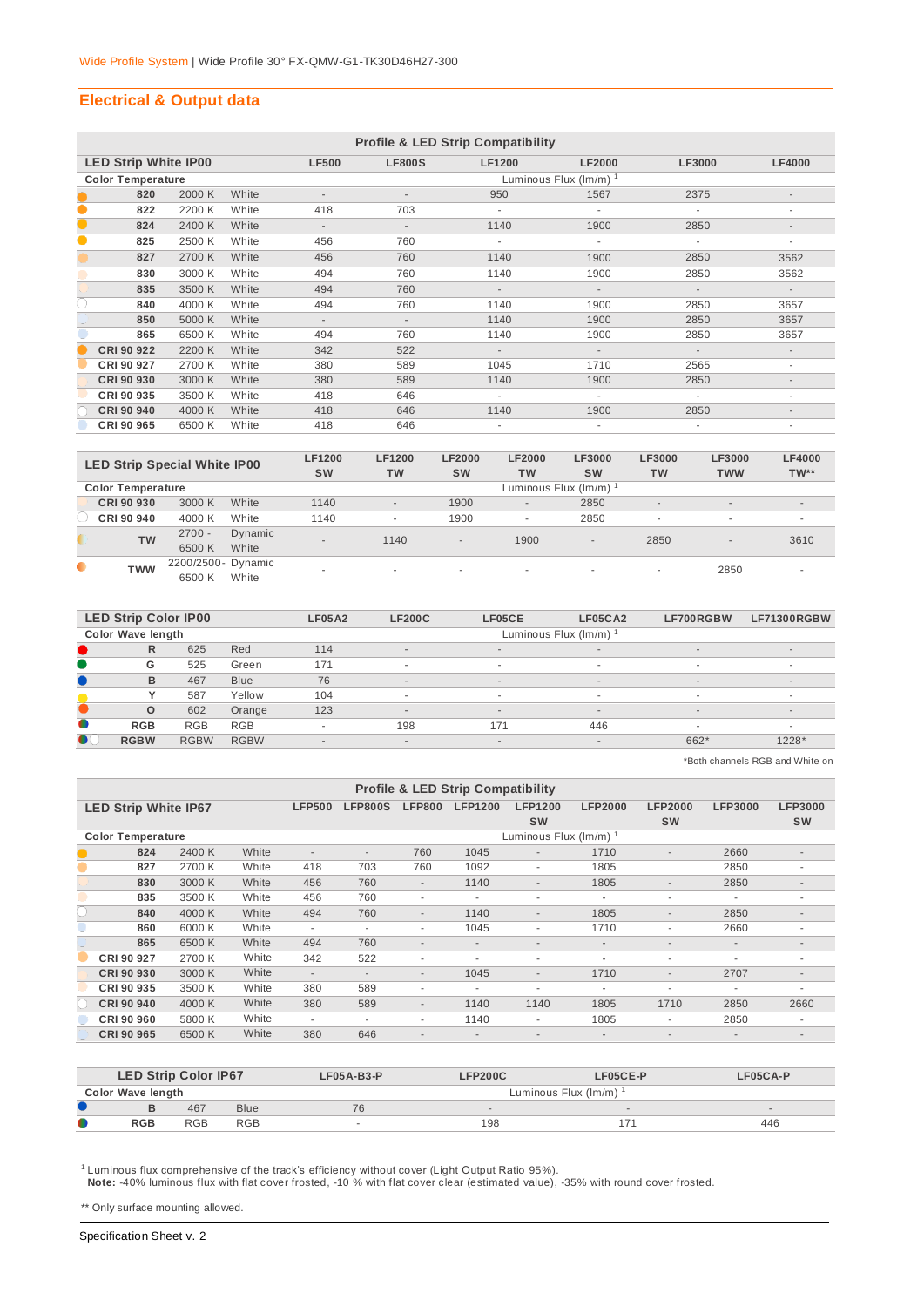#### **Thermal compatibility**

| IP00 LED strip            |                               |                                      | White & Special White                       |                                             |               |    |           | <b>Tunable White</b>                     |           |                             |                                                     | Color                       |                       |
|---------------------------|-------------------------------|--------------------------------------|---------------------------------------------|---------------------------------------------|---------------|----|-----------|------------------------------------------|-----------|-----------------------------|-----------------------------------------------------|-----------------------------|-----------------------|
|                           | <b>LF500</b><br><b>LF800S</b> | LF1200<br><b>LF1200</b><br><b>SW</b> | <b>LF2000</b><br><b>LF2000</b><br><b>SW</b> | <b>LF3000</b><br><b>LF3000</b><br><b>SW</b> | <b>LF4000</b> | тw | <b>TW</b> | LF1200 LF2000 LF3000 LF4000<br><b>TW</b> | <b>TW</b> | <b>LF3000</b><br><b>TWW</b> | <b>LF05A2</b><br>LF05CA2<br>LF05CE<br><b>LF200C</b> | <b>LF700</b><br><b>RGBW</b> | LF1300<br><b>RGBW</b> |
| <b>Mounting condition</b> |                               |                                      |                                             |                                             |               |    |           | Maximum Ambient Temperature °C           |           |                             |                                                     |                             |                       |
| Surface mounting          | 50                            | 50                                   | 50                                          | 45                                          | 45            | 50 | 50        | 40                                       | 30        | 40                          | 50                                                  | 50                          | 50                    |
| Recessed mounting         | 50                            | 50                                   | 50                                          | 45                                          | 45            | 50 | 50        | 30                                       | $\sim$    | 30                          | 50                                                  | 50                          | 50                    |

| IP67 LED strip |                           |                                 | White & Special White                               |                                    |                                    | Color                                   |          |
|----------------|---------------------------|---------------------------------|-----------------------------------------------------|------------------------------------|------------------------------------|-----------------------------------------|----------|
|                |                           | <b>LFP500</b><br><b>LFP800S</b> | <b>LFP800</b><br><b>LFP1200</b><br><b>LFP1200SW</b> | <b>LFP2000</b><br><b>LFP2000SW</b> | <b>LFP3000</b><br><b>LFP3000SW</b> | $LFO5A-P$<br>LF05CE-P<br><b>LFP200C</b> | LF05CA-P |
|                | <b>Mounting condition</b> |                                 |                                                     | Maximum Ambient Temperature °C     |                                    |                                         |          |
| maria          | Surface mounting          | 50                              | 50                                                  | 40                                 | 30                                 | 50                                      | 40       |
| 22000220       | Recessed mounting         | 50                              | 50                                                  | 40                                 | 30                                 | 50                                      | 40       |

The tables report the maximum recommended ambient temperature for the Wide profile 30° in combination with IP00 and IP67 LED strips in case of surface<br>or recessed mounting condition. In these conditions the expected Tc of **Note:** the table is for application evaluation only; always ensure that Tc do not exceed the maximum allowed value.

For further information contact our support service at flex-support@osram.com

## **Visibility of LED spots**

| <b>IP00 LED strip</b>                           |              |               | White & Special White                                     |                                                       | <b>Tunable White</b>                                                                  |                                                     | Color |                      |
|-------------------------------------------------|--------------|---------------|-----------------------------------------------------------|-------------------------------------------------------|---------------------------------------------------------------------------------------|-----------------------------------------------------|-------|----------------------|
|                                                 | <b>LF500</b> | <b>LF800S</b> | LF1200<br><b>LF2000</b><br><b>LF3000</b><br><b>LF4000</b> | <b>LF1200SW</b><br><b>LF2000SW</b><br><b>LF3000SW</b> | <b>LF1200TW</b><br><b>LF2000TW</b><br><b>LF3000TW</b><br>LF3000TWW<br><b>LF4000TW</b> | <b>LF05A2</b><br>LF05CA2<br>LF05CE<br><b>LF200C</b> |       | LF700RGBW LF1300RGBW |
| <b>Covers</b>                                   |              |               |                                                           |                                                       | Maximum Ambient Temperature °C                                                        |                                                     |       |                      |
| <b>Flat frosted cover</b><br>FX-QMW-G1-CFDB-300 |              | $\bullet$     |                                                           |                                                       |                                                                                       |                                                     |       |                      |
| <b>Flat clear cover</b><br>FX-QMW-G1-CFTP-300   | $\bullet$    | ۰             | $\bullet$                                                 | $\bullet$                                             |                                                                                       | $\bullet$                                           |       |                      |
| Round frosted cover<br>FX-QMW-G1-CRD-300        |              |               |                                                           |                                                       |                                                                                       |                                                     |       |                      |

| IP67 LED strip                                  |                                | <b>White &amp; Special White</b><br>Color |                                            |                                                          |                                        |           |           |
|-------------------------------------------------|--------------------------------|-------------------------------------------|--------------------------------------------|----------------------------------------------------------|----------------------------------------|-----------|-----------|
|                                                 | <b>LFP500</b>                  | <b>LFP800S</b>                            | LF1200<br><b>LFP2000</b><br><b>LFP3000</b> | <b>LFP1200SW</b><br><b>LFP2000SW</b><br><b>LFP3000SW</b> | LF05CA-P<br>LF05CE-P<br><b>LFP200C</b> | $LFO5A-P$ | $\bullet$ |
| Covers                                          | Maximum Ambient Temperature °C |                                           |                                            |                                                          |                                        |           |           |
| <b>Flat frosted cover</b><br>FX-QMW-G1-CFDB-300 |                                |                                           |                                            |                                                          |                                        |           |           |
| Flat clear cover<br>FX-QMW-G1-CFTP-300          |                                |                                           |                                            | $\bullet$                                                |                                        | ●         |           |
| Round frosted cover<br>FX-QMW-G1-CRD-300        |                                |                                           |                                            |                                                          |                                        |           |           |

LINEARlight FLEX® LED strips in system combination with profiles and covers – Visibility of LED spots.

Front view from observing point: < 1.5m,<br>size: not to scale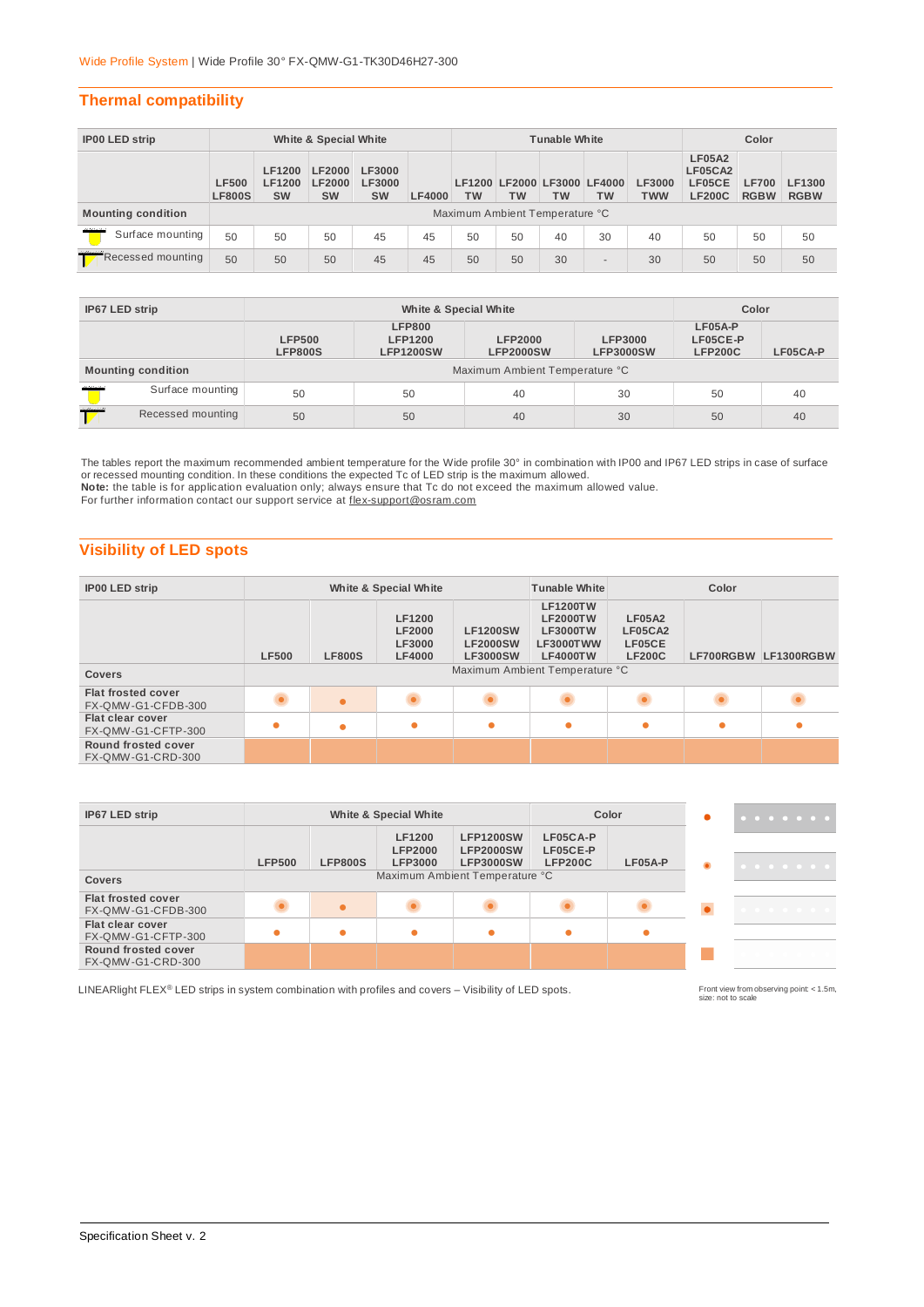#### **Technical drawings**